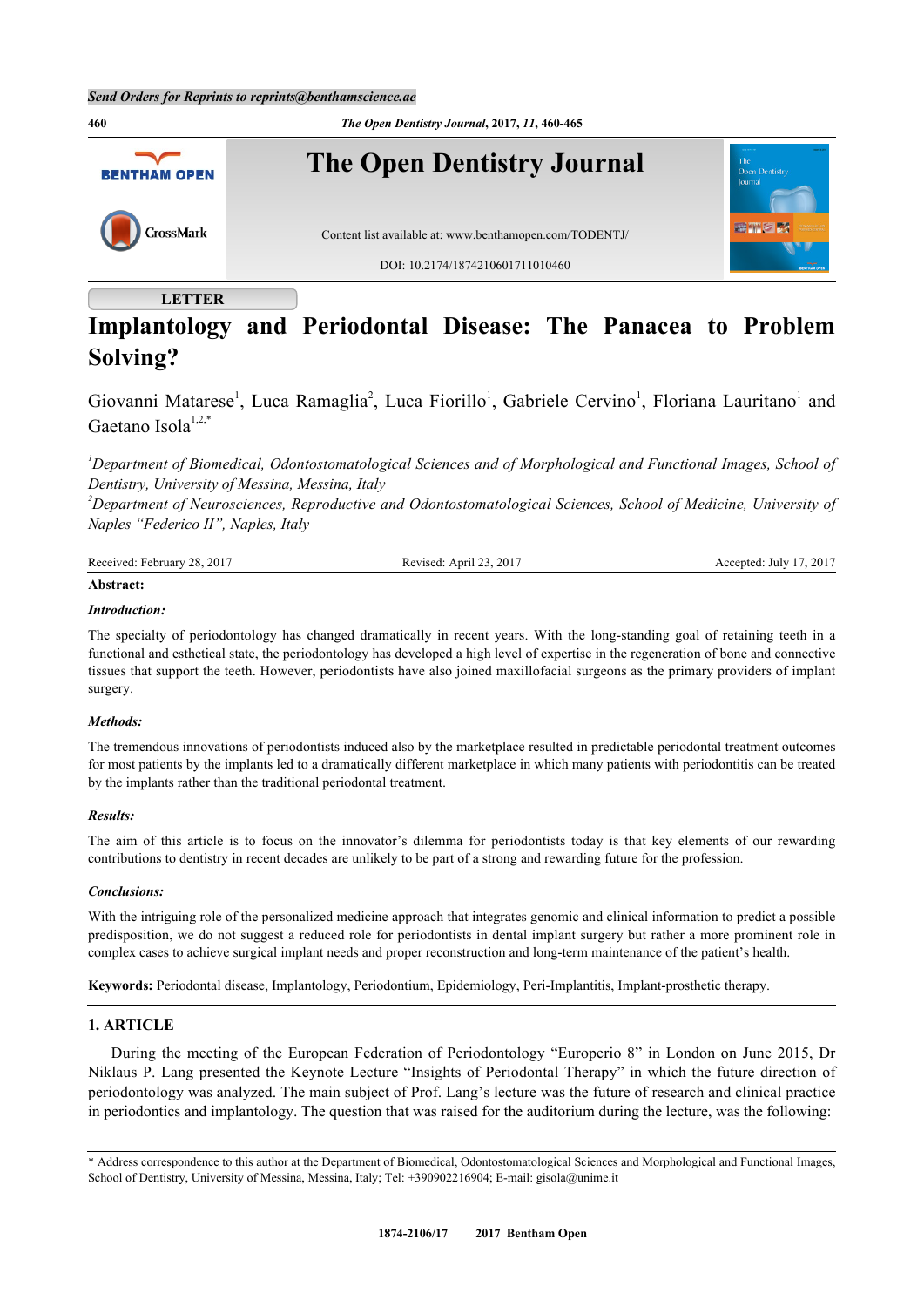Are we slightly changing our mind as periodontists to become implantologists? And how is this translated in the approach of the periodontal treatment plan?

# **2. THE ROLE OF PERIODONTOLOGY**

During the last few years, several conferences on the periodontal field have promoted implant techniques, the placement of implants and their biomaterials more and more in order to obtain better long-term implant osseointegration. In addition, more and more space has been given to continuing education training times to different implant techniques. Even the main sponsorship of major national and international conferences has been carried out by implant and biomaterial industries, so this could significantly influence the content of the conferences themselves.

At the Europerio 7 (2012) congress, 60% of the main sponsors were represented by industries producing implant equipment and almost 30% of the main sessions of the congress was based implant topics [[1](#page-3-0), [2](#page-3-1)]. In the congress of the last few years of the American Academy of Periodontology (AAP), just under half of the companies present at the conference were companies producing implants and at Europerio 8 almost all of the main sponsors, especially during the lunch session, were implant manufacturers that advertise their new products with great emphasis [[3\]](#page-3-2).

Who is actually involved in determining the content of these meetings? Are these the most attractive and current issues for research and for clinical practice or are they indirectly induced by major sponsors? Is periodontics increasingly turning into implant therapy?

Referring to the guidelines of the AAP, which define the role of the periodontist as a clinical "specialist in the correct therapy and prevention of periodontal diseases and in the placement and maintenance of dental implants", as we actually are, how many resources are we spending on our primary task, namely clinical risk stratification, prevention of risk factors useful to the maintenance of periodontal disease, trying to preserve the natural teeth of the patient for as long as possible. So, are we trying to offer, especially with the latest methods for stratifying the risk of tooth loss, the best care ever, or are we slowly approaching periodontal problems with an increasingly "implant mind" point of view? Moreover, the age of disease onset should also be kept in mind. In fact, periodontitis is an inflammatory disease [[4,](#page-4-0) [5](#page-4-1)] typically in the adult different from implant and peri implant diseases and which seems to be a disease in which the onset is still not well defined at this time and the present epidemiological studies are not providing more precise data on it [\[6](#page-4-2), [7](#page-4-3)].

A recent study has also shown that, in the absence of a systematic form of periodontal supportive 10-year therapy, patients undergoing implant therapy may develop evident bone and the peri-implant soft tissue lesions [\[6\]](#page-4-2). So, how can we properly treat this new form of oral disease called peri-implantitis?

#### **3. THE ROLE OF THE PERIODONTIST**

#### **3.1. Diagnosis**

As periodontists, we were always called upon to know how to treat our patients in the most appropriate way by recognizing the importance of proper prevention, diagnosis, management and health care of periodontal tissues.

The evaluation and stratification of risk class is to be performed in the same way in patients with implants. Risk factors such as plaque accumulation, smoking, or other systemic health problems such as auto-immune diseases [[7,](#page-4-3) [8](#page-4-4)] and the use of some drugs which determine gingival hyperplasia are common risk factors for both the periodontal and implant treatment. In addition, eligible patients for implant therapy can greatly benefit from a periodontal treatment that is aimed at supra and subgingival plaque control, especially if this regimen is established prior to implant placement, so as to achieve good levels of oral hygiene that are essentials for a successful outcome of the following implant rehabilitation.

#### **3.2. The Role of a Supportive Periodontal Treatment**

The approach that includes supportive care is even more important in patients undergoing implant-prosthetic therapy because recent evidence indicates that these patients would mostly benefit from proper management and maintenance of periodontal tissues [[8\]](#page-4-4). At the same time, most patients, generally, have no concept of the importance of a proper management demanded by an implant placement. This class of patients is rarely informed about the real duration of implants and the relative supported prostheses and is sometimes not well or constantly followed and included in the correct maintenance protocols aimed at obtaining adequate plaque control in the long term.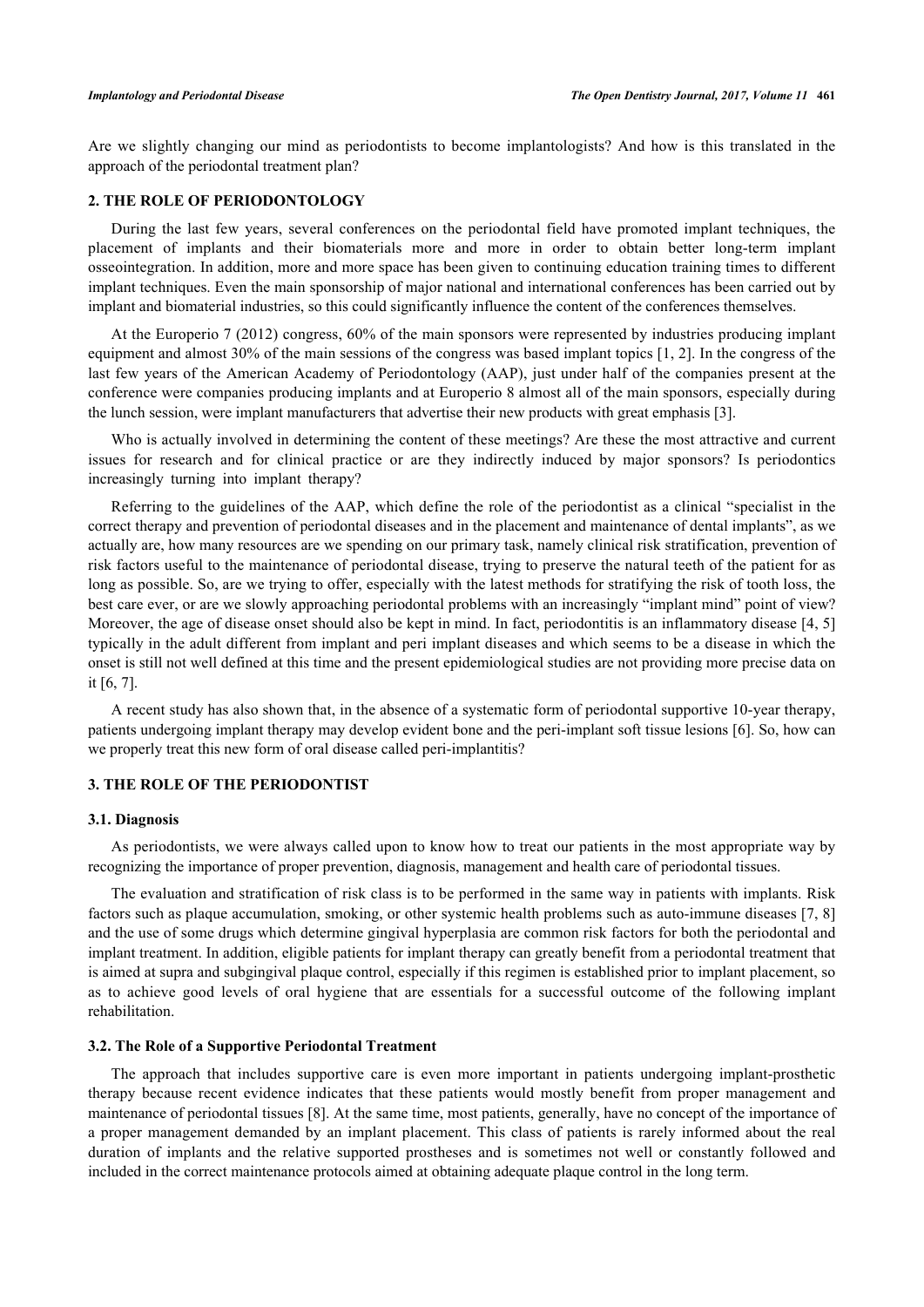A 30-year follow-up study has shown that systematic maintenance of plaque control can prevent the loss of periodontal and bone tissue in patients that are involved in periodontal supportive therapy, regardless of their age [[6\]](#page-4-2).

This study also demonstrated that patients with an average age of 60 to 80 years, included in a constant periodontal supportive protocol (both professional and home maintenance), over 30 years of follow-up, lose an average of 0.7 teeth per subject [[6\]](#page-4-2). These results clearly show that those individuals encouraged to maintain high standards of oral hygiene that have been included in specific supportive care regimens at regular intervals, showed a much lower incidence of both periodontal disease as well as a lower percentage of tooth loss.

It has been widely shown that patients undergoing implant treatment included in maintenance programmes benefit more than those who are not included, or who do not follow consistently this programme[[6,](#page-4-2) [7](#page-4-3)]. Although periimplantitis and implant loss are the main eventualities to be taken into account in this type of treatment, there is the possibility that there are also other minor complications such as marginal bone loss and peri-implant mucositis, all pathologies that must be prevented as soon as possible.

Sometimes, the real status of peri-implant disease and the complications of the soft peri-implant tissues may not be well estimated. This can be due to the differences in diagnosis between the different operator during the examination of the peri-implant tissues or due to the lack in the precision of the peri-implant probing or differences in the peri-implant bone loss evaluation at X-ray [\[7](#page-4-3)]. Furthermore, the implant treatment prognosis is often reported as the percentage of survival, in which it was up to 95% of reported cases [[6,](#page-4-2) [7](#page-4-3)]; however, the term "survival" takes into account only the implant permanence and does not adequately describe the total health status of the peri-implant tissues of support. The term "survival" includes not only the state of "peri-implant mucositis", which is a reversible lesion only circumscribed to soft tissues but also includes the state of "peri-implantitis", which, instead, is a lesion of bone tissue that, if not properly treated, can lead to the complete loss of the implant [[9](#page-4-5) - [11](#page-4-6)]. These observations can be reflected in the literature by analyzing the wide ranges of values reported for the prevalence of peri-implant mucositis (8% - 46%) and peri-implantitis lesions (up to 25%) [[10](#page-4-7) - [13\]](#page-4-8). An explanation of the diverse and extensive range recorded between the different studies [[11,](#page-4-6) [12\]](#page-4-9) can be explained by variances in the definition and proper diagnosis of these two clinical conditions different from each other but which have similar clinical symptoms.

It is therefore predicted that the frequency of peri-implant lesions and disease will surely increase over the years due to the number of implants used and consequently a major number of studies with more long-term follow-up and the implant survival rate will also change according to the age in which patients undergo these procedures. The same type of surgical procedures should also become even more less invasive. But what does this mean for the increased use of implants in our patients? How then should we define the success of implant therapy?

Without doubt, the development of implantology was a great help and a step forward for prosthetic rehabilitation and allowed oral rehabilitation types never conceived before. The possibility of use of implants provided benefits especially for patients who presented removable prosthetic solutions that gave unsatisfactory aesthetic and functional results in both the medium and long term period. After the advent of implantology, today the main problem could be a possible inappropriate approach and abuse of such a solution, including cases in which a conservative approach could be the best form of therapy.

The main problem is that sometimes implant solutions, which are suggested by clinical and industry experts, are advertised as fast, simple and without risk and as "miraculous" solution for replacing "hopeless" teeth. Until now, no system has proven to be more durable than a natural tooth [[14](#page-4-10), [15\]](#page-4-11). Thus, any non-extractive treatment that aims primarily at dental element preservation should be considered before tooth substitution with implant placement [[16,](#page-4-12) [17\]](#page-4-13).

During the last few years new and interesting advances have been developed in periodontal treatment such as regenerative therapy, growth factors and host immuno-modulation treatment[[17](#page-4-13), [18\]](#page-4-14), all tools useful for tooth maintenance [\[18](#page-4-14) - [20\]](#page-4-15). In the rush to adopt implant therapy as the most rapid and effective, these new possibilities of therapeutic approach must not be ignored, because their importance both for periodontology and implantology will definitely increase over the years.

The objective is to select those patients who would benefit from this type of approach compared to everyone else and that a strict stratification of patient risk can be crucial in the decision to approach the patients with implant procedures. Rigorous risk modelling can be useful in such decisions. Different possibilities exist because some patients may be classified to be at such a low risk of tooth loss that annual preventative care for them is useless or at least with a preventable economic cost [\[20](#page-4-15), [21](#page-4-16)].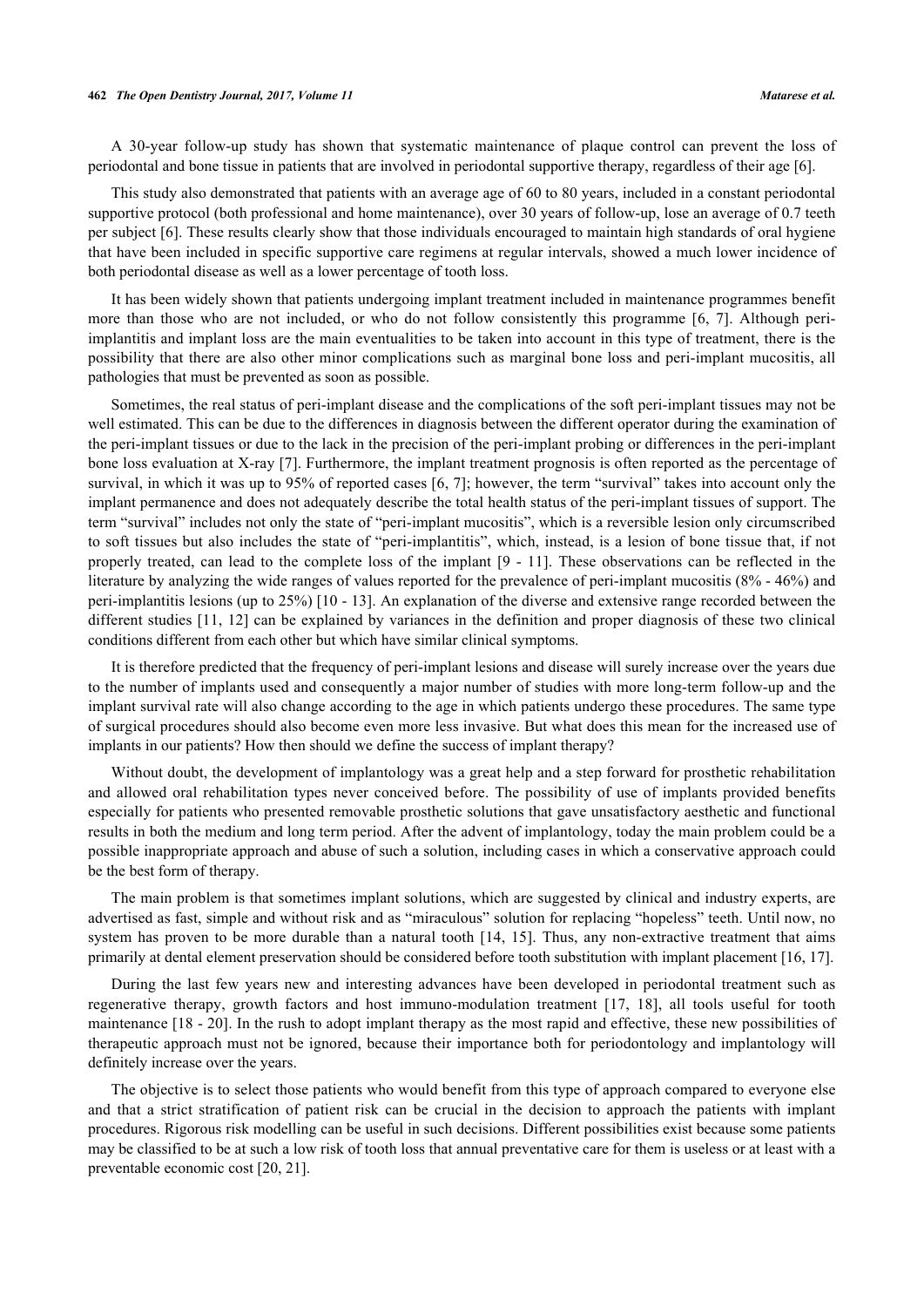It was demonstrated that a prophylaxis specifically directed at primary and tertiary prevention of periodontal and peri-implant disease in the adult together with caries prevention, dental malocclusions and therapies of impacted tooth are one of the most used support services in the world by different national health systems [[22](#page-4-17) - [24](#page-5-0)]. Dental visits have an annual cost of about \$ 500 million, which accounts for 76% of the total cost of dental services in the US [[25\]](#page-5-1).

The detailed results of the  $11<sup>th</sup>$  European workshop on Periodontology specific recommended that an appropriate diagnosis alongside assessment of patient-level factors (risk factor and attitudes) should determine the proper selection of the most appropriate type of professional preventive care [\[26](#page-5-2)] The new methods of approach in medicine, such as the stratification of the risk assessment or a personalized diagnosis approach in patients who need therapy are aimed at achieving better results for both patients, who only receive appropriate care and diagnostic investigations, as well as for health systems, because care resources are more wisely used.

# **3.3. The Personalized Periodontology**

Personalized medicine integrates genomic and clinical information to predict a possible predisposition and especially the progression of the disease [[25](#page-5-1), [27](#page-5-3) - [29\]](#page-5-4), as well as attempts to provide a better therapy, using specific drugs and clinical treatment for each patient and only for those patients who need a particular type of an early treatment [\[30](#page-5-5) - [34](#page-5-6)].

Giannobile and colleagues, in their original work [[35\]](#page-5-7), tried to seek evidence on an important concept, and their pioneering effort in this direction should not be abandoned. The concept is that expensive screening or other interventions can be avoided for many patients by "personalized" (or better termed as "stratified") approaches.

Following these new intriguing therapeutic approaches, periodontology, in a medical space increasingly dominated by a seemingly new "implantology mind" is called upon to clearly define its role within the scope of the dental field. The good news is that this discipline, at present, has become a highly specialized and technological branch, through an approach that is gradually becoming more and more biomolecular and genomic. Today, the periodontist has the correct and sufficient knowledge to decide how to best treat the patient.

#### **CONCLUSION**

Only a balanced and biological approach seems to be the best route for the appropriate maintenance and care of oral health of our patients.

# **ETHICS APPROVAL AND CONSENT TO PARTICIPATE**

Not applicable.

# **HUMAN AND ANIMAL RIGHTS**

No Animals/Humans were used for studies that are base of this research.

# **CONSENT FOR PUBLICATION**

Not applicable.

# **CONFLICT OF INTEREST**

The authors declare no conflict of interest, financial or otherwise.

### **ACKNOWLEDGEMENTS**

Declared none.

#### **REFERENCES**

- <span id="page-3-0"></span>[1] Buischi YdeP. Where is periodontology heading? Int J Periodontics Restorative Dent 2008; 28(5): 438-9. [PMID: [18990994\]](http://www.ncbi.nlm.nih.gov/pubmed/18990994)
- <span id="page-3-1"></span>[2] Faggion CM Jr. Are there guidelines for reporting clinical research findings in oral lectures and seminars in dental meetings? Br Dent J 2013; 214(6): 281-3. [\[http://dx.doi.org/10.1038/sj.bdj.2013.272](http://dx.doi.org/10.1038/sj.bdj.2013.272)] [PMID: [23518971\]](http://www.ncbi.nlm.nih.gov/pubmed/23518971)
- <span id="page-3-2"></span>[3] Programme of Europerio 8 [accessed 2017 May 16] Available at: <http://www.efp.org/europerio8/programme>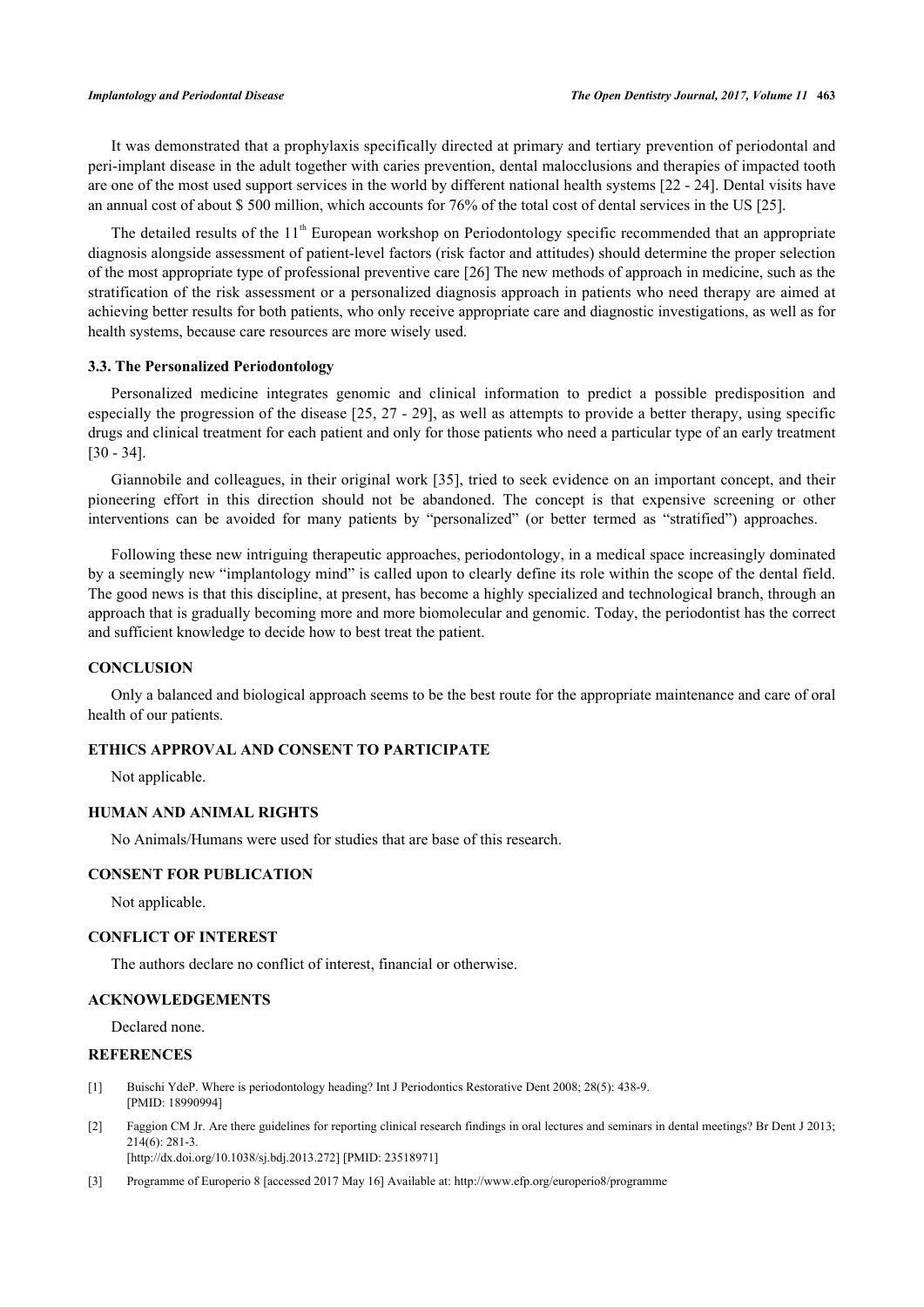- <span id="page-4-0"></span>[4] Matarese G, Isola G, Anastasi GP, *et al.* Transforming Growth Factor Beta 1 and Vascular Endothelial Growth Factor levels in the pathogenesis of periodontal disease. Eur J Inflamm 2013; 11: 479-88. [\[http://dx.doi.org/10.1177/1721727X1301100217\]](http://dx.doi.org/10.1177/1721727X1301100217)
- <span id="page-4-1"></span>[5] Matarese G, Currò M, Isola G, *et al.* Transglutaminase 2 up-regulation is associated with RANKL/OPG pathway in cultured HPDL cells and THP-1-differentiated macrophages. Amino Acids 2015; 47(11): 2447-55. [\[http://dx.doi.org/10.1007/s00726-015-2039-5\]](http://dx.doi.org/10.1007/s00726-015-2039-5) [PMID: [26133738](http://www.ncbi.nlm.nih.gov/pubmed/26133738)]
- <span id="page-4-2"></span>[6] Hugoson A, Norderyd O, Slotte C, Thorstensson H. Distribution of periodontal disease in a Swedish adult population 1973, 1983 and 1993. J Clin Periodontol 1998; 25(7): 542-8. [\[http://dx.doi.org/10.1111/j.1600-051X.1998.tb02485.x\]](http://dx.doi.org/10.1111/j.1600-051X.1998.tb02485.x) [PMID: [9696253](http://www.ncbi.nlm.nih.gov/pubmed/9696253)]
- <span id="page-4-3"></span>[7] Matarese G, Isola G, Alibrandi A, *et al.* Occlusal and MRI characterizations in systemic sclerosis patients: A prospective study from Southern Italian cohort. Joint Bone Spine 2016; 83(1): 57-62. [\[http://dx.doi.org/10.1016/j.jbspin.2015.04.014\]](http://dx.doi.org/10.1016/j.jbspin.2015.04.014) [PMID: [26552635](http://www.ncbi.nlm.nih.gov/pubmed/26552635)]
- <span id="page-4-4"></span>[8] Rokn A, Aslroosta H, Akbari S, Najafi H, Zayeri F, Hashemi K. Prevalence of peri-implantitis in patients not participating in well-designed supportive periodontal treatments: a cross-sectional study. Clin Oral Implants Res 2017; 28(3): 314-9. [\[http://dx.doi.org/10.1111/clr.12800](http://dx.doi.org/10.1111/clr.12800)] [PMID: [26919480\]](http://www.ncbi.nlm.nih.gov/pubmed/26919480)
- <span id="page-4-5"></span>[9] Axelsson P, Nyström B, Lindhe J. The long-term effect of a plaque control program on tooth mortality, caries and periodontal disease in adults. Results after 30 years of maintenance. J Clin Periodontol 2004; 31(9): 749-57. [\[http://dx.doi.org/10.1111/j.1600-051X.2004.00563.x](http://dx.doi.org/10.1111/j.1600-051X.2004.00563.x)] [PMID: [15312097](http://www.ncbi.nlm.nih.gov/pubmed/15312097)]
- <span id="page-4-7"></span>[10] Isola G, Matarese G, Williams RC, *et al.* The effects of a desiccant agent in the treatment of chronic periodontitis: A randomized, controlled clinical trial. Clin Oral Investig 2017. (Epub Ahead) [\[http://dx.doi.org/10.1007/s00784-017-2154-7s](http://dx.doi.org/10.1007/s00784-017-2154-7s)] [PMID: [28624914\]](http://www.ncbi.nlm.nih.gov/pubmed/28624914)
- <span id="page-4-6"></span>[11] Cicciu M, Bramanti E, Matacena G, Guglielmino E, Risitano G. FEM evaluation of cemented-retained versus screw-retained dental implant single-tooth crown prosthesis. Int J Clin Exp Med 2014; 7(4): 817-25. [PMID: [24955150\]](http://www.ncbi.nlm.nih.gov/pubmed/24955150)
- <span id="page-4-9"></span>[12] Berglundh T, Gotfredsen K, Zitzmann NU, Lang NP, Lindhe J. Spontaneous progression of ligature induced peri-implantitis at implants with different surface roughness: An experimental study in dogs. Clin Oral Implants Res 2007; 18(5): 655-61. [\[http://dx.doi.org/10.1111/j.1600-0501.2007.01397.x\]](http://dx.doi.org/10.1111/j.1600-0501.2007.01397.x) [PMID: [17608738](http://www.ncbi.nlm.nih.gov/pubmed/17608738)]
- <span id="page-4-8"></span>[13] Sbordone C, Toti P, Ramaglia L, Guidetti F, Sbordone L, Martuscelli R. A 5-year clinical and computerized tomographic implant follow-up in sinus-lifted maxillae and native bone. Clin Oral Implants Res 2014; 25(9): 1056-64. [\[http://dx.doi.org/10.1111/clr.12222](http://dx.doi.org/10.1111/clr.12222)] [PMID: [23822163\]](http://www.ncbi.nlm.nih.gov/pubmed/23822163)
- <span id="page-4-10"></span>[14] Kim Y, Park JY, Park SY, et al. Economic evaluation of single-tooth replacement: dental implant versus fixed partial denture. Int J Oral Maxillofac Implants 2014; 29(3): 600-7. [\[http://dx.doi.org/10.11607/jomi.3413](http://dx.doi.org/10.11607/jomi.3413)] [PMID: [24818198](http://www.ncbi.nlm.nih.gov/pubmed/24818198)]
- <span id="page-4-11"></span>[15] Leonhardt A, Dahlén G, Renvert S. Five-year clinical, microbiological, and radiological outcome following treatment of peri-implantitis in man. J Periodontol 2003; 74(10): 1415-22. [\[http://dx.doi.org/10.1902/jop.2003.74.10.1415](http://dx.doi.org/10.1902/jop.2003.74.10.1415)] [PMID: [14653386\]](http://www.ncbi.nlm.nih.gov/pubmed/14653386)
- <span id="page-4-12"></span>[16] Jepsen S, Rühling A, Jepsen K, Ohlenbusch B, Albers HK. Progressive peri-implantitis. Incidence and prediction of peri-implant attachment loss. Clin Oral Implants Res 1996; 7(2): 133-42. [\[http://dx.doi.org/10.1034/j.1600-0501.1996.070207.x\]](http://dx.doi.org/10.1034/j.1600-0501.1996.070207.x) [PMID: [9002832](http://www.ncbi.nlm.nih.gov/pubmed/9002832)]
- <span id="page-4-13"></span>[17] Behneke A, Behneke N, d'Hoedt B, Wagner W. Hard and soft tissue reactions to ITI screw implants: 3-year longitudinal results of a prospective study. Int J Oral Maxillofac Implants 1997; 12(6): 749-57. [PMID: [9425755\]](http://www.ncbi.nlm.nih.gov/pubmed/9425755)
- <span id="page-4-14"></span>[18] Ferlazzo N, Currò M, Zinellu A, *et al.* Influence of MTHFR Genetic Background on p16 and MGMT Methylation in Oral Squamous Cell Cancer. Int J Mol Sci 2017; 18(4): E724. [\[http://dx.doi.org/10.3390/ijms18040724\]](http://dx.doi.org/10.3390/ijms18040724) [PMID: [28353639](http://www.ncbi.nlm.nih.gov/pubmed/28353639)]
- [19] Lo Giudice G, Lo Giudice R, Matarese G, *et al.* Evaluation of magnification systems in restorative dentistry. An *in-vitro* study. Dent Cadmos 2015; 83: 296-305. [\[http://dx.doi.org/10.1016/S0011-8524\(15\)30036-2\]](http://dx.doi.org/10.1016/S0011-8524(15)30036-2)
- <span id="page-4-15"></span>[20] Vernazza C, Heasman P, Gaunt F, Pennington M. How to measure the cost-effectiveness of periodontal treatments. Periodontol 2000 2012; 60(1): 138-46. [\[http://dx.doi.org/10.1111/j.1600-0757.2011.00406.x\]](http://dx.doi.org/10.1111/j.1600-0757.2011.00406.x) [PMID: [22909111](http://www.ncbi.nlm.nih.gov/pubmed/22909111)]
- <span id="page-4-16"></span>[21] Fardal Ø, Grytten J. Applying quality assurance in real time to compliant long-term periodontal maintenance patients utilizing costeffectiveness and cost utility. J Clin Periodontol 2014; 41(6): 604-11. [\[http://dx.doi.org/10.1111/jcpe.12252](http://dx.doi.org/10.1111/jcpe.12252)] [PMID: [24666095\]](http://www.ncbi.nlm.nih.gov/pubmed/24666095)
- <span id="page-4-17"></span>[22] Cordasco G, Matarese G, Rustico L, *et al.* Efficacy of orthopedic treatment with protraction facemask on skeletal Class III malocclusion: A systematic review and meta-analysis. Orthod Craniofac Res 2014; 17(3): 133-43. [\[http://dx.doi.org/10.1111/ocr.12040](http://dx.doi.org/10.1111/ocr.12040)] [PMID: [24725349\]](http://www.ncbi.nlm.nih.gov/pubmed/24725349)